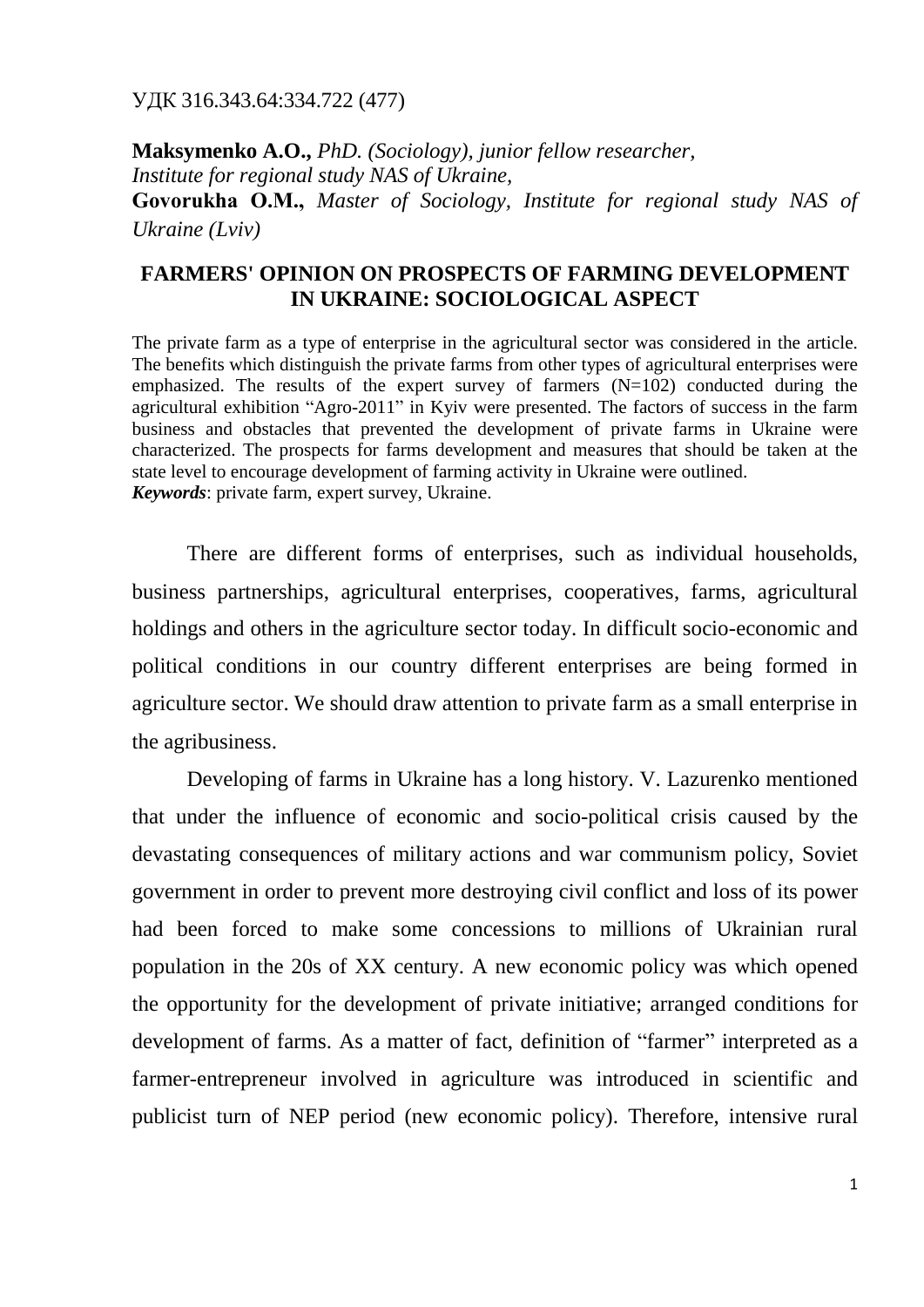households of commodity character with family members and hired employees working at their own and leased land were deemed as private farms [4, c. 30].

Further rejection of the new economic policy had led to the withdrawal of farms establishing in rural areas. Instead of that the three-component system of agriculture was formed that included following links: leading product link – collective farms (kolhosp); service link –MTS (machine and tractor stations), agroand zoostation; control link – authorities and administrative structures of industry vertical, starting from the district level [7, p.31]. These changes over the years have been causing the extirpation from consciousness of rural peasants of the image of owner, the value of personal labor and the desire to have their own business.

Current stage of farms development in Ukraine began in years 1990-1991. They became the most common in the Western region (Lvivska, Volynska, Ivano-Frankivska, Ternopilska oblasts). The main reason is that the population of this region has retained running a private farm in its memory and mind and also that collectivization took place here 20 years later than in the Eastern Ukraine [5, p. 125-126].

Comparing to other forms of agriculture enterprises the farms have some positive advantages. For instance, Ye. Mayovets determined such benefits as: 1) high motivation to work and responsibility of the farmer and his family; 2) simple management structure, absence of bureaucratic intermediaries; 3) low transaction costs, especially on account of combination of the owner and worker in one person; 4) lack of staff turnover and other problems of labour resources effective use; 5) possibility of efficient use of equipment; 6) speed and flexibility to change in market situation and, therefore, ability to respond to changing demand [5, p. 127-128]. Also V. Horovy mentioned other advantages: 7) farm can be set up only by one citizen who has the right to obtain land ownership or use even without the statutory fund or invest personal possessions in farm (the balance of the farm); 8) ability to combine industrial and domestic aspects of life; 9) ability to deal with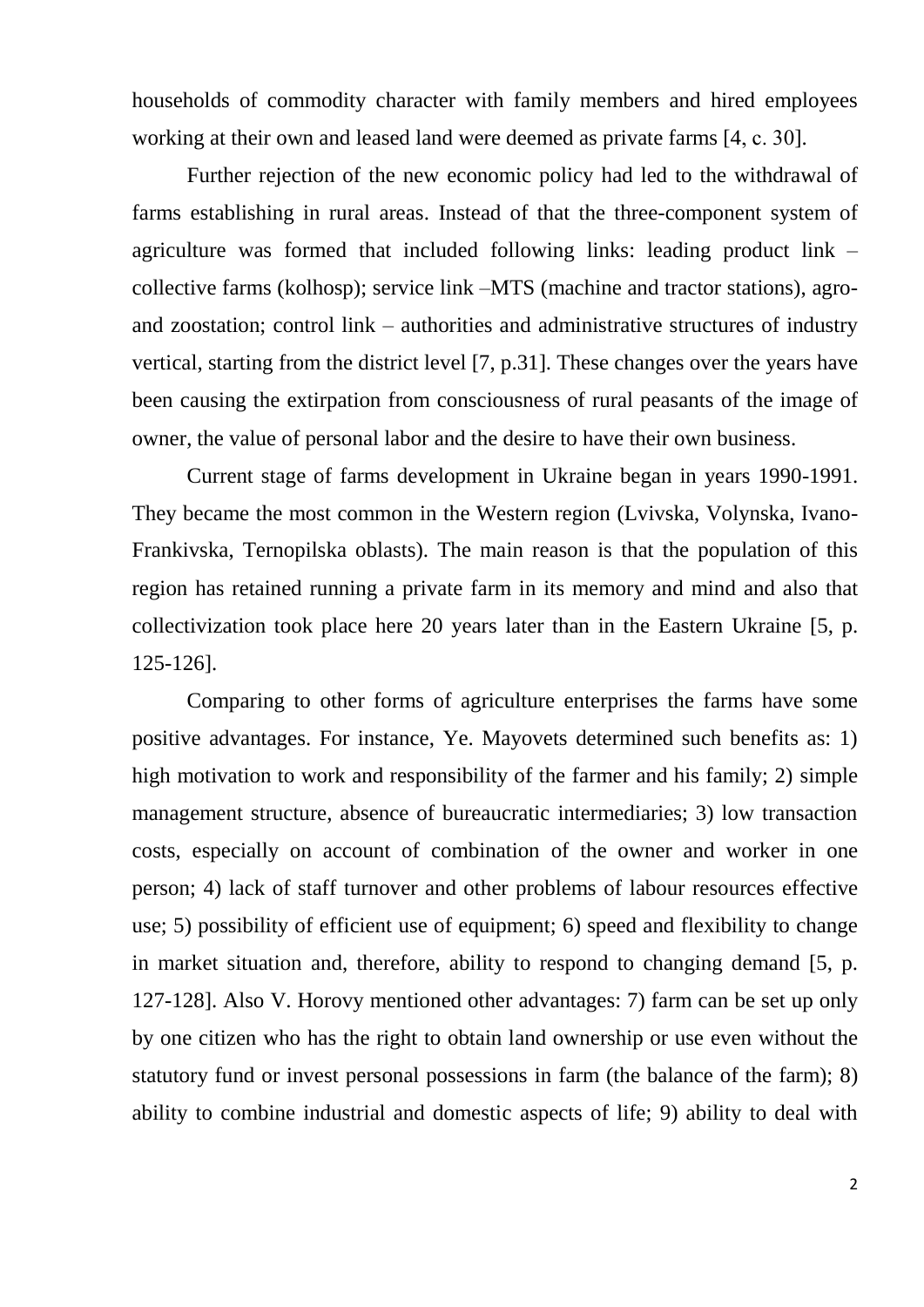family, educate successors in their field, share their experiences to future generations [2, p. 13-14].

Table 1

| Index                                                        | years |        |        |        |        |        |        |        |
|--------------------------------------------------------------|-------|--------|--------|--------|--------|--------|--------|--------|
|                                                              | 1995  | 2000   | 2005   | 2008   | 2009   | 2010   | 2011   | 2012   |
| Number of farms, units                                       | 34778 | 38428  | 42445  | 42446  | 41906  | 41524  | 40965  | 40676  |
| Land area in use, thousand ha                                | 786,4 | 2157,6 | 3661,2 | 4327,8 | 4298,6 | 4290,8 | 4345,9 | 4389,4 |
| Share of gross production in<br>total agriculture output, %* | 0,8   | 2,1    | 4,6    | 7,0    | 6,1    | 6,1    | 6,9    | 6,3    |
| Structure of gross production <sup>*</sup> .<br>including:   |       |        |        |        |        |        |        |        |
| output of plant production, %                                | 85,4  | 92.9   | 94,4   | 93,3   | 91,8   | 90,6   | 92,6   | 91,0   |
| output of animal production, %                               | 14,6  | 7,1    | 5,6    | 6,7    | 8,2    | 9,4    | 7,4    | 9,0    |
| Number of employees, persons                                 |       | 71504  | 133534 | 111659 | 102795 | 98400  | 99858  | 100243 |

**Main characteristics of farms in Ukraine**

\* in prices of 2010

Sources: [9, p. 166, 168; 10, p. 164, 166].

According to statistical data in 2012 the amount of farms in Ukraine comparing to 2000 increased by 2248 units, and the area of farms' land-use increased twice (Table 1). However, after 2005 we can observe the decline of the number of farms. Their share among other enterprises in agriculture has remained steady during the past 10 years and is over 70%. On the other hand, there are households in the agriculture sector of Ukraine registered in rural areas and the land parcels with the purpose "for family farming" are given to the members of these households according to the legislation. The number of such households were 4301.8 thousand units in 2012. It is important to note that mostly members of rural households work in agriculture which allows them to ensure their needs in natural products and survive in the absence of other sources of income. It should be noted that private farms in some ways are similar to the rural households, for instance, involving of family members in farming and close combination of industrial and domestic aspects of life. Therefore, if we take into consideration rural households in the structure of economic agents, the share of farms will be negligible near 0.93% [9, p. 50, 65]. On the other hand, farms in comparison with rural households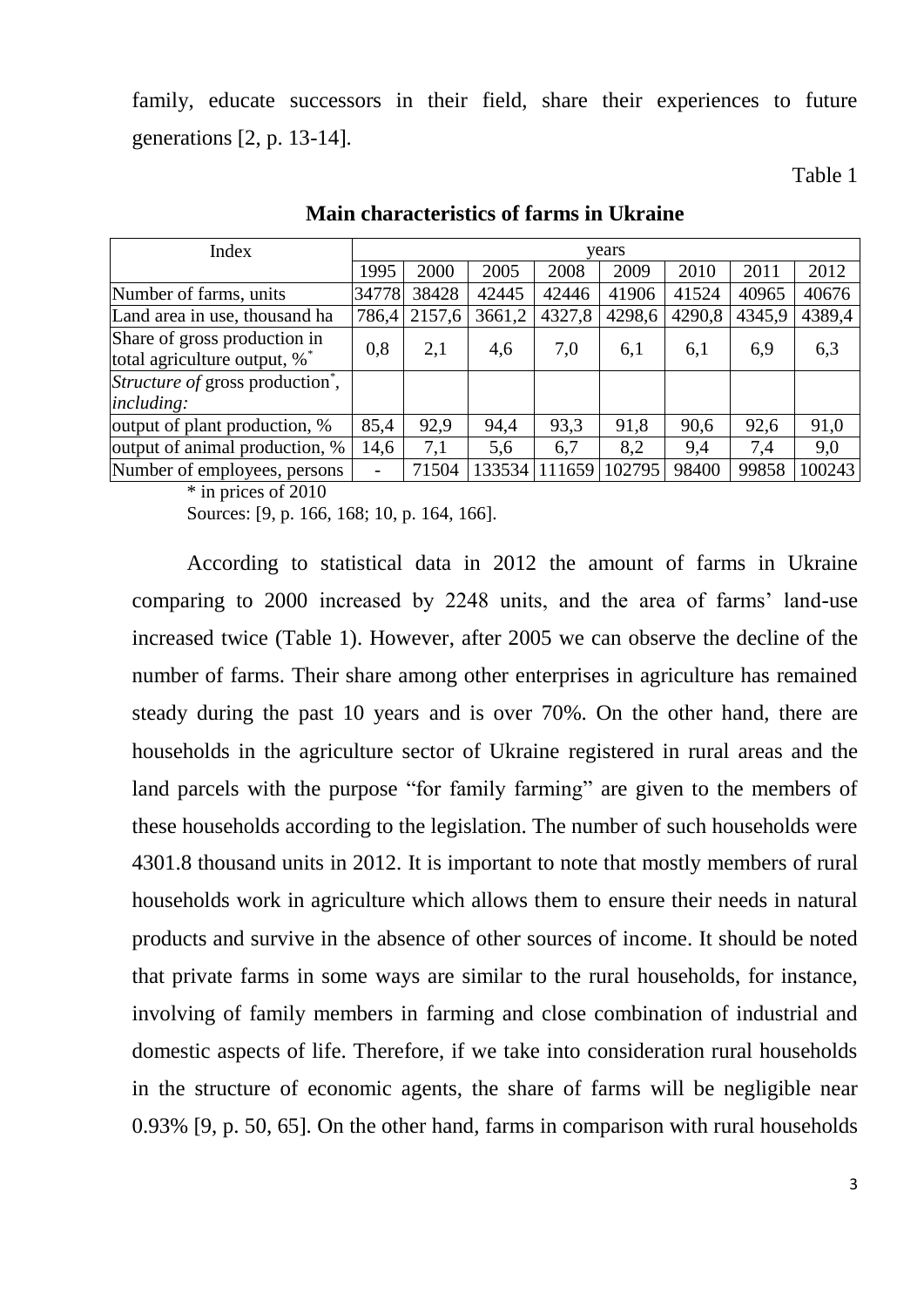can be more efficient in agriculture, especially in using agricultural machinery, ensuring proper storage of products and developing sales and logistics networks because they are specialized in market-oriented production as well as agricultural products processing and selling.

Share of family private farms grows year by year. In 2008 share of family members who worked at farms was 29.7%, in 2012 its share was 40.9%. The amount of farms units differs through regions. Among all farms in Ukraine the largest share of them was observed in Odeska (13.2%) and Mykolaivska (9.8%) oblasts in 2012. In the Western region of Ukraine (Volynska, Zakarpatska, Ivano-Frankivska, Lvivska, Rivnenska, Ternopilska, Chernivetska oblasts) the share of farms was 14.5%. The smallest share of farms - 8.5% was in the North region (Zhytomyrska, Kyivska, Chernihivska, Sumska oblasts) [9, p. 351].

Sociological research should be used along with economic analysis of farm activity for a comprehensive understanding of the functioning of farms which enables detecting and evaluating of farms problems from the insight view and looking at the problems, difficulties and prospects of this activity by owners' eyes.

**Analysis of recent research and publications**. Activity of farms were investigated by such economists as P. Sabluk, V. Lypchuk, Ye. Mayovets, A. Prokopyshyn, T. Ostashko, J. Hubeni, V. Horovyy, M. Malik, V. Yurchyshyn et al. The problems of transformation of Ukrainian villages and development of economic activities in the agriculture were researched by sociologists in particular, V. Tarasenko, O. Goncharuk, V. Chygryn, A. Shatokhin et al. Also, in recent years domestic sociologists conducted a sets of studies in which the land reform in Ukraine was evaluated (Centre of Social Expertise of the Institute of Sociology of NAS of Ukraine within the framework of the World Bank Project "Titling land ownership in rural areas and cadastre development", 2010, 2011, 2012) [3]; questionnaire survey was conducted that aimed to define the landowners' attitudes toward the land reform (managers and owners of farms and agricultural enterprises) and assess of the contemporary situation, dynamics of the land rent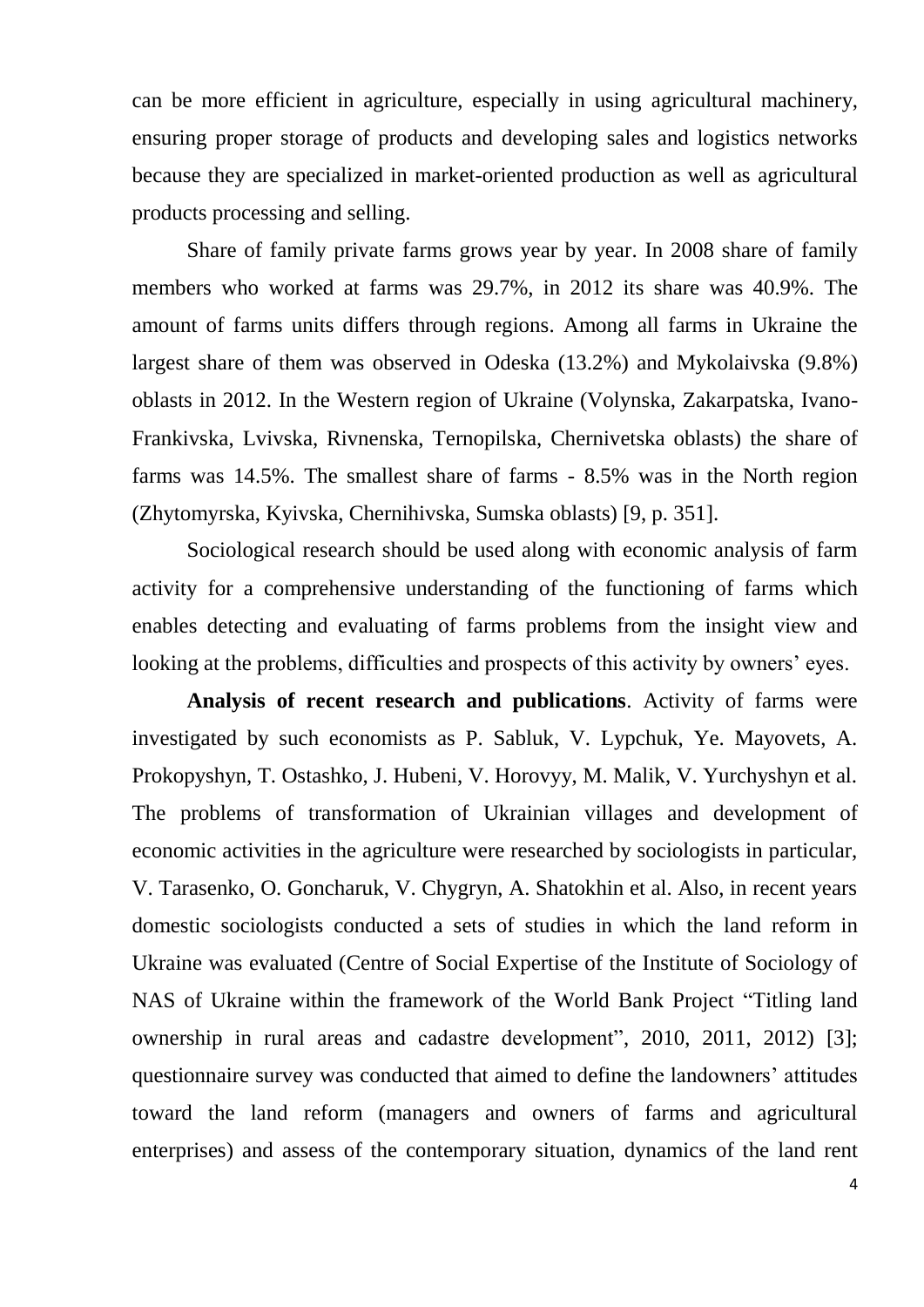market, accessibility to farmers market infrastructure (Project AgroInvest, a study conducted by the Center of Social Expertise of the Institute of Sociology of NAS of Ukraine, 2012) [11]; thematic national sociology survey was organized which determined public opinion on land policy in Ukraine and society readiness to accept the setting up of agricultural land market (Razumkov Centre Sociological Service, 2009, 2012) [6], studies on the development of the agricultural sector, small and medium farmers, registration of land ownership, giving owners the land rent were made (Razumkov Centre Sociological Service, 2012) [8]. In addition to mentioned above the Institute of Sociology implemented large-scale project which aimed to assess the progress, outputs, outcomes and values (social cost) of agrarian reform. Qualitative analysis of the media (throughout the research period), an expert survey (2001), focus groups (trial version, 2002), a massive survey of farmers and peasants shareholders (2005) and in-depth interviews (2005) were used among the methods of research [1].

Along with the existing large tracts of sociological data to assess the agrarian reform, land rental market and the attitude to the sale of agricultural land, the information to identify opinion of the entities, including farmers, about the prospects for business development in the agricultural domain is limited.

**The aim of the article** is to identify the opinion of farm managers over the prospects of farm development in Ukraine.

**Statement of main content**. We conducted an expert survey during industrial exhibition – "Agro-2011" in Kiev June 2, 2011.The sample included 102 farmers.

*Socio-demographic characteristics of farmers.* Farmers who participated in the survey were predominantly male (93.1%). Most of the experts were middle age: 30.4% aged 30-39 years and 28.4% aged 40-49 years and 26.5% of over 50 years. Educational level of experts: secondary special education (23.5%), high education (64.7%). Majority of farmers managed farms larger than 1 ha (76.5%). Two-thirds of farmers were engaged in the field of crop, one third – in animal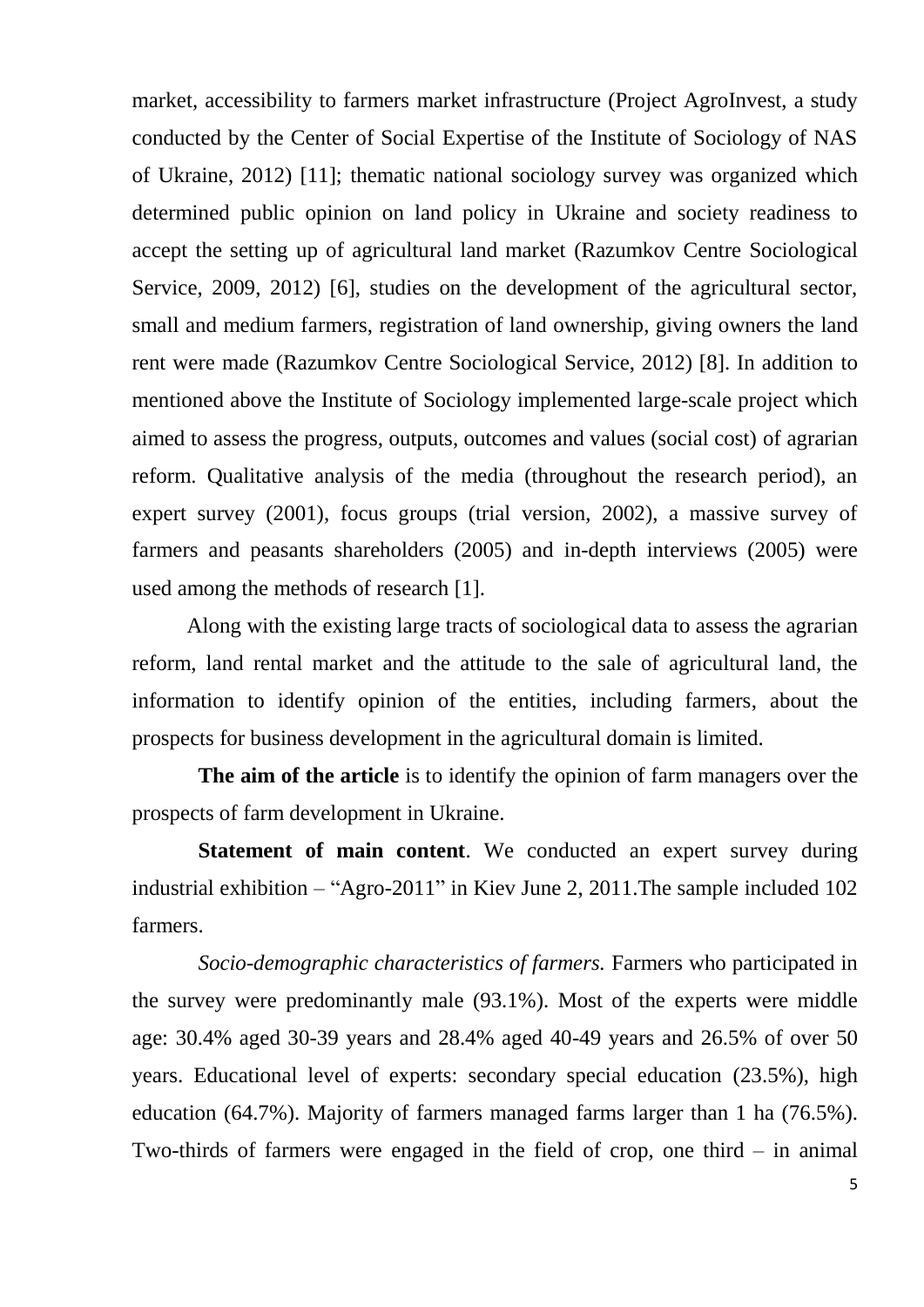husbandry. Most farmers (86.3%) had worked in this field for over 5 years. Experts represented almost all regions of Ukraine (19.6% - Kyivska oblast, 8.8% - Cherkaska oblast, 7.8% - Kirovogradska oblast, 6.9% - Kharkivska and Zhytomyrska oblasts, 4.9% - Vinnytska, Sumska, Mykolayivska oblasts, 3.9% - Odeska, Chernigivska, Poltavska, Zakarpatska oblasts, 2.9% - Ternopilska, Khersonska, Donetska oblasts, 2,0% - Chernivetska, Lvivska and Zaporizka oblasts, such oblasts as Ivano-Frankivska, Chernihivska, Khmelnytska, Rivnenska and Dnipropetrovska were represented by one person).

Majority of the surveyed farmers mentioned that starting farming brought additional financial opportunities for their families (52.9%). One third of respondents (36.3%) indicated that no significant changes were in their material welfare after starting the farm, and only 3.9% of respondents noticed about worsening of the family economic condition. In turn, in response to question about profitability of farm 81.4% of farmers answered positively.

Given the fact that respondents have pointed out an improvement of family material well-being and profitability of farms, it is appropriate to identify what is important for success in this field. The data of table 2 shows that majority of respondents believed that first of all farmers should have had a life experience, skills of work in agriculture (61.6%) and good health (60.6%). Half of the experts have stressed the need of stability in society (53.5%) and professionalism (51.5%). The luck in life and practice of Christian values are of the least help in successful farming according to the surveyed.

In general, out of sixteen possible statements to the question mentioned above the following alternatives were not chosen: "presence of foreign partners or investments"; "appropriate education"; "knowledge of nature"; "efficient state support programs of farming".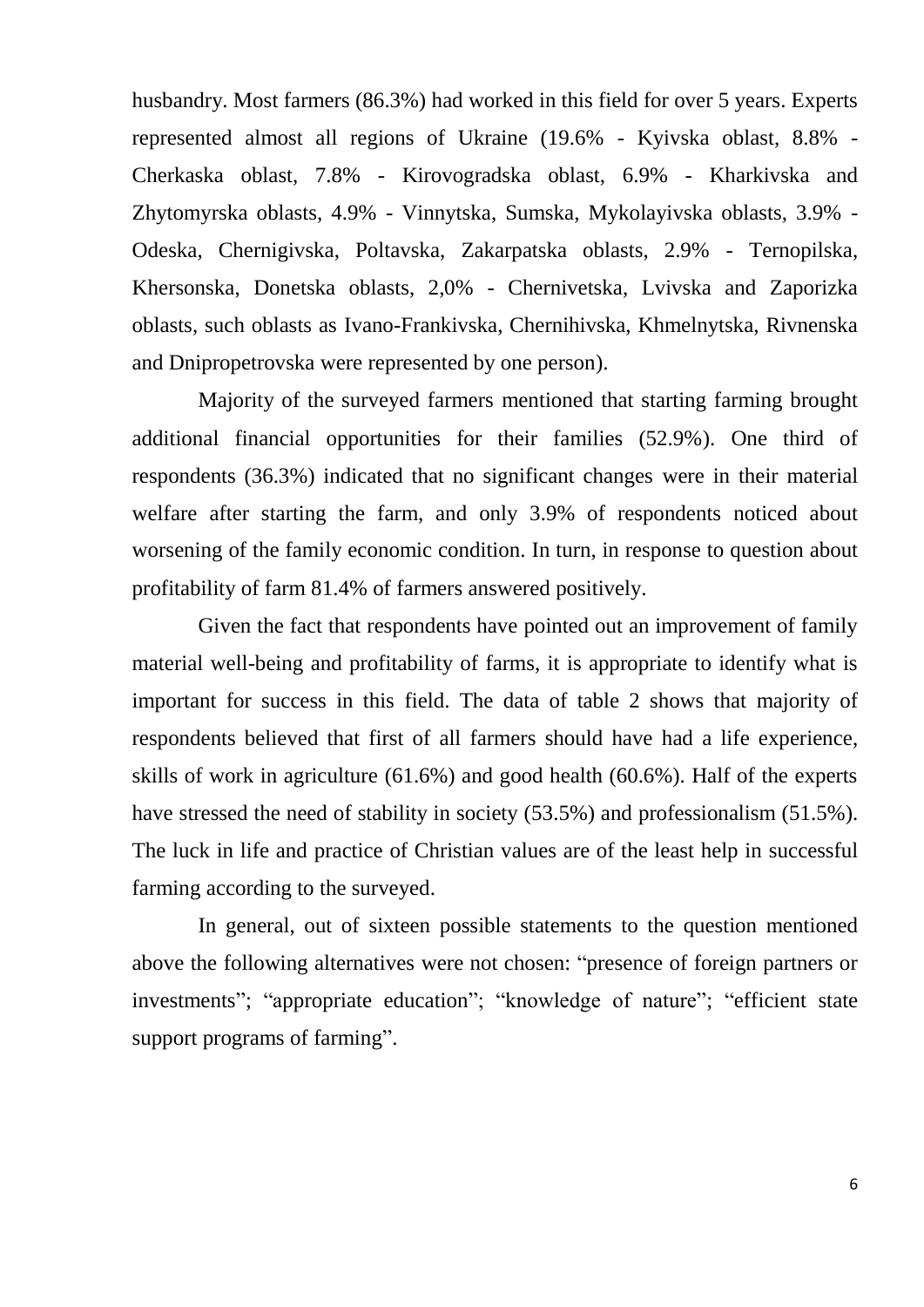## **Responses to the question: "What of the following do you consider to be**

| Choices                                        | $\%$ |
|------------------------------------------------|------|
| Life experience, skills of work in agriculture | 61,6 |
| Good health                                    | 60,6 |
| Steady society                                 | 53,5 |
| Professional expertise                         | 51,5 |
| Abilities and talents in farming               | 45,5 |
| Economic knowledge                             | 43,4 |
| Reliability of partners                        | 34,3 |
| Knowledge of land law                          | 30,3 |
| Personal networks (social capital), patronage  | 23,2 |
| Luck in life                                   | 14,1 |
| Practice of Christian values and morals        | 14,1 |

**important to achieve success in farming?"**

Note: The sum of the responses is not 100% because respondents were allowed to choose several options

In addition to the factors that are pledge of success in running the farms there are objective and subjective obstacles that hinder business development.

The next question was: "What does, in your opinion, keep back the development of farms in Ukraine?". Answering this question the majority of respondents mentioned that there were no single most important obstacle. Adverse state tax policy, unpredictable economic situation in the country and incompetence of local authorities were among the top three (Table 3). These three obstacles have remained stumbling block to efficient entrepreneurship in any industry for several years in Ukraine. It should be noted that according to respondents' opinion, the lack of agricultural land market has the least influence on farm development. However, 77.5% of respondents have stressed the necessity of setting agricultural land market up in our country when they have been answering a question about stimulating actions of farm development in Ukraine on the state level. We can assume that the agricultural land market is desirable for farmers, but not essential, because they can use leased land.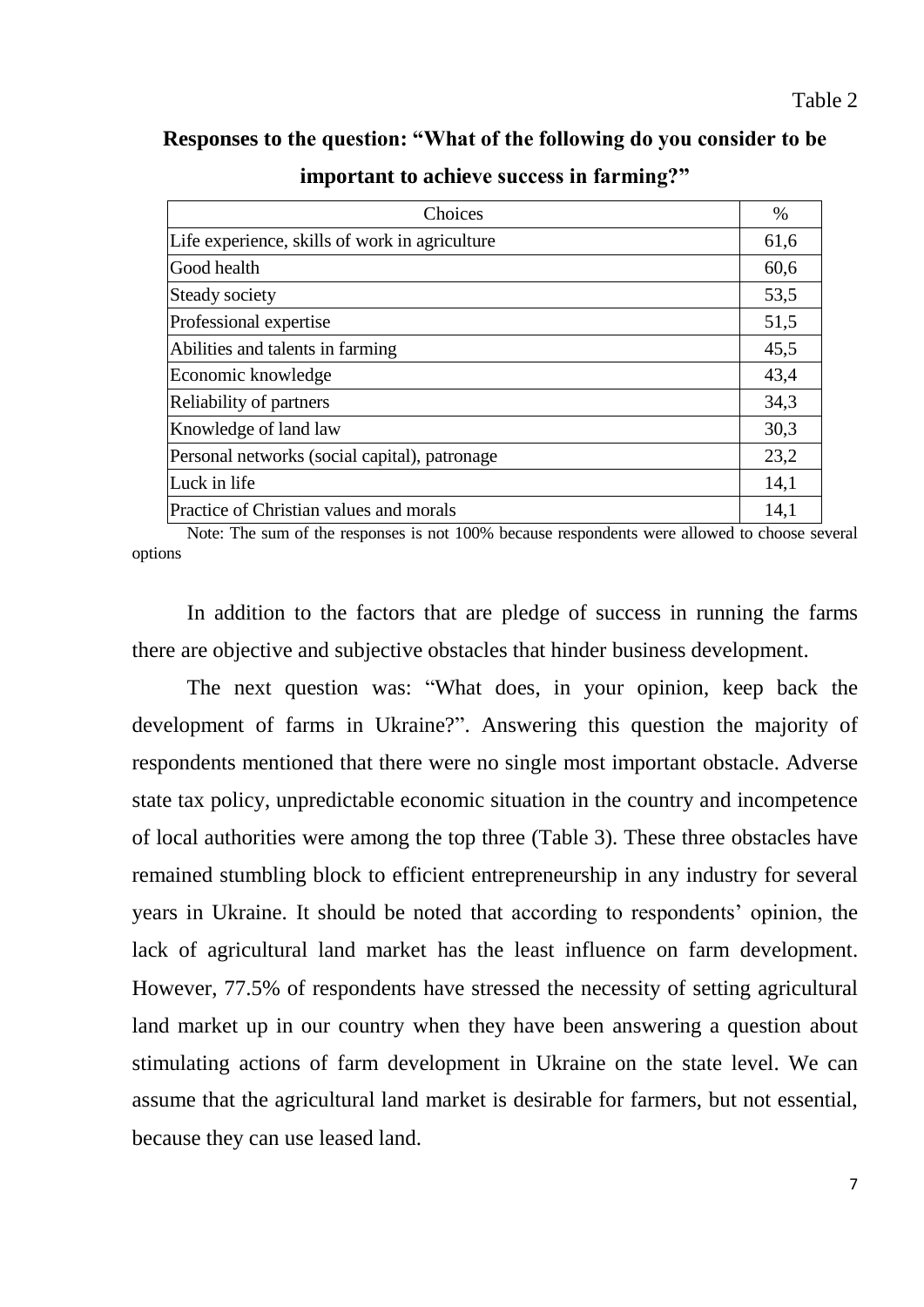Table 3

| Choices                                                       | $\%$ |  |
|---------------------------------------------------------------|------|--|
| Adverse state tax policy                                      | 46,1 |  |
| Unpredictable economic situation in the country               | 44,1 |  |
| Incompetence of local authorities                             | 38,2 |  |
| Imperfect legislation framework of running land relations     | 22,5 |  |
| Inadequate domestic agro-economy lending by foreign investors | 20,6 |  |
| Corruption in the executive branch                            | 19,6 |  |
| Unfavorable conditions for obtaining bank loans               | 16,7 |  |
| Activity of mafia formations and racketeering                 | 12,7 |  |
| The low skill level of staff engaged in farming               | 2,0  |  |
| Lack of agricultural land market                              | 2,0  |  |

## **Obstacles to farms development in Ukraine**

Note: The sum of the responses is not 100% because respondents were allowed to choose several options.

Generally, most farmers positively assessed prospects of the development of their enterprises in Ukraine. Nevertheless, experts have stressed the necessity of proper program of rural development and state support for farm development (72.5%).

Two contradictory statements such as "farming has good prospects for development if Ukraine accesses the Eurasian Customs Union with other countries of Commonwealth of Independent States, in particular with Russia" and "farming in Ukraine has good development prospects under condition of deepening economic integration with the European Union" have the highest percentage of difficult to answer option (42.2% and 46.1%, respectively) (Table. 4).

Table 4

|                                                                           | Strongly<br>agree | Disagree | Difficult to answer |  |
|---------------------------------------------------------------------------|-------------------|----------|---------------------|--|
| Farming in Ukraine has good development<br>prospects                      | 52,9%             | 18,6%    | 28,4%               |  |
| Farming has no prospects for development in<br>Ukraine in next 5-10 years | 19,6%             | 52,0%    | 28,4%               |  |

**Prospects of farms development in Ukraine**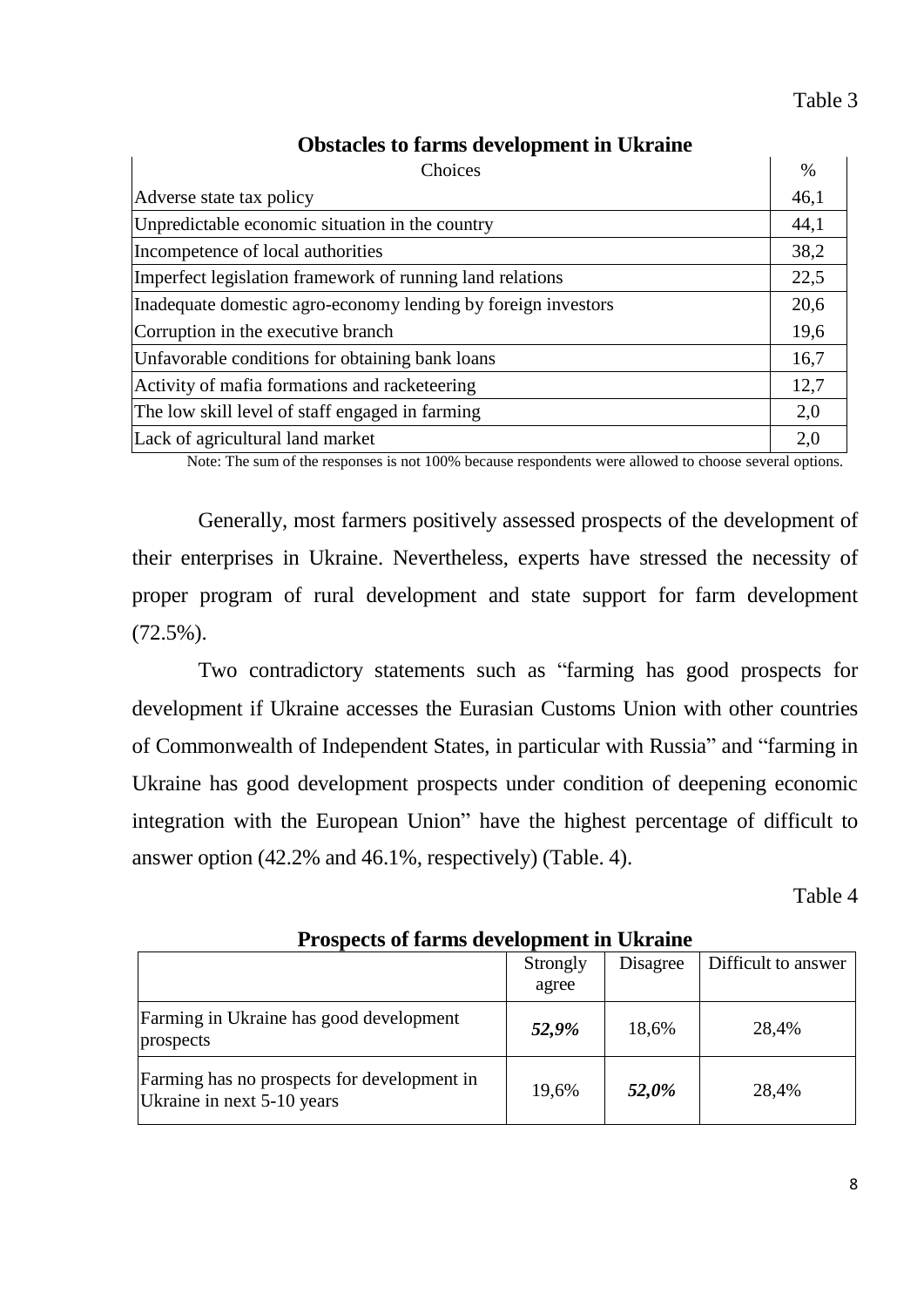| Farming has good prospects in case of giving<br>communist and socialist ideas up                                                                                                         | 47,1% | 19,6% | 33,3% |
|------------------------------------------------------------------------------------------------------------------------------------------------------------------------------------------|-------|-------|-------|
| Farming has good prospects if proper program<br>of rural development and state support for farm<br>development exists                                                                    | 72,5% | 8,8%  | 18,6% |
| Farming has good prospects for development if<br>Ukraine accesses the Eurasian Customs Union<br>with other countries of Commonwealth of<br>Independent States, in particular with Russia | 29,4% | 28,4% | 42,2% |
| Farming in Ukraine has good development<br>prospects under condition of deepening<br>economic integration with the European Union                                                        | 35,3% | 18,6% | 46,1% |

In recent years the state regulatory actions had no positive impact on business and did not ensure the rapid development of farms. But, it should not be as a rule to rely on major state support in starting own business. On farmers' mind the state is responsible for most actions which stimulate farms development in Ukraine. State authorities must be accountable for the issue of legislative regulation, the efficient implementation of state support programs of farming, the formation of positive public opinion in society in relation to farming activities. At the same time, one third of respondents (33.3%) have not considered encouraging at the state level of the foreign investors' entry into agriculture sector and 40.2% of farmers have chosen difficult to answer option. Such statement as "the use of harsh political and economic actions in public land management" also has not found unanimous support among respondents. Half of the farmers (52.9%) have suggested establishing a land mortgage bank as a state agent in the land market, while 16.7% were against it. And a third could not give an explicit answer to this question.

**Conclusions.** In general, the main objective of all transformations which take place in the agricultural sector is to create the land owner. Today the state has set of socio-economic bases of establishing the landowner, especially variety of forms of land ownership have been legally approved.

Farms have being reviled on the territory of our country since the 90s of XX century. According to Ukrainian legislation farm is a form of an enterprise with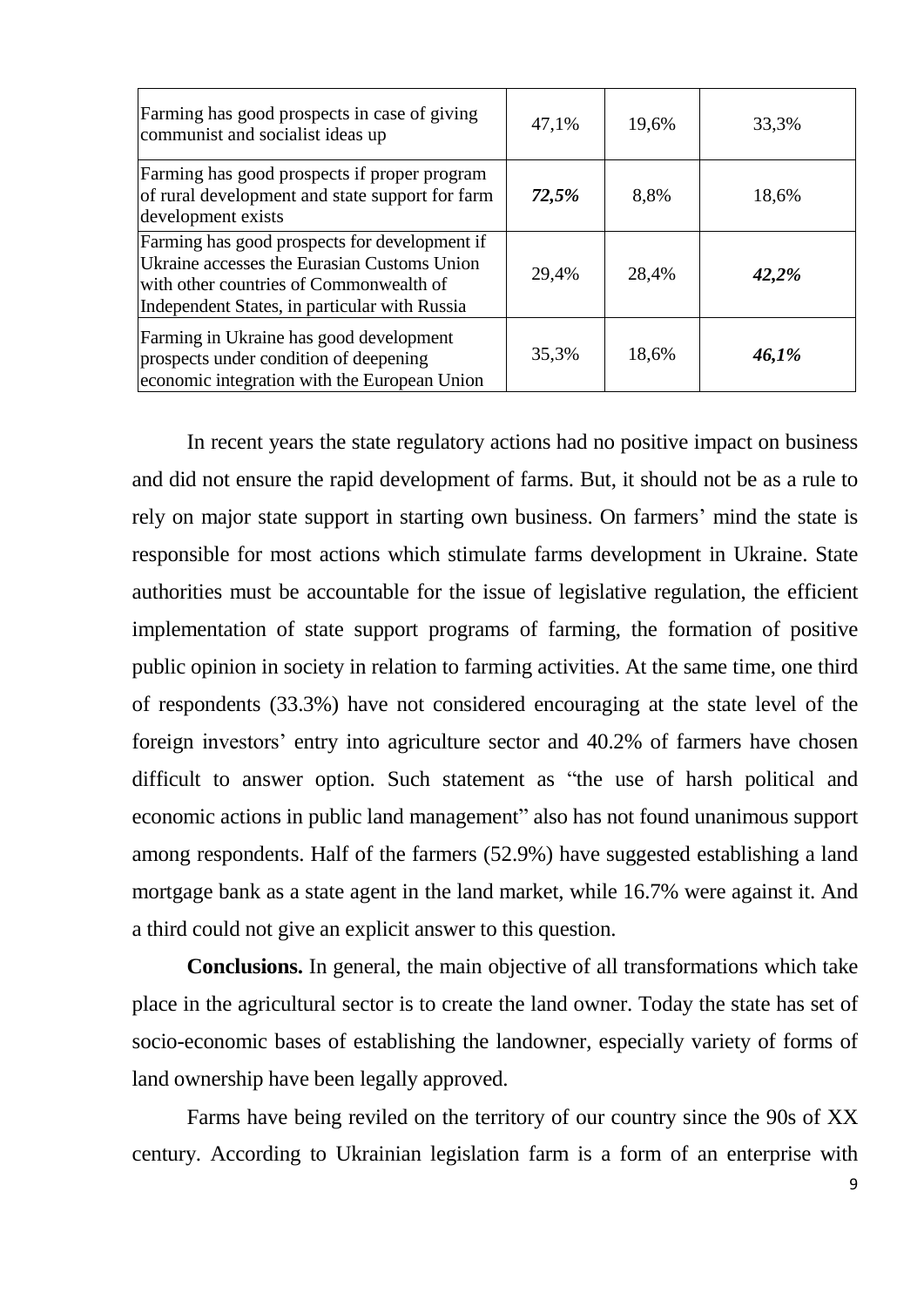legal personality, owned by persons who wish to produce market-oriented agricultural production, processing and other activities, aiming at obtaining profit. However, farms today do not occupy a leading position in the agrarian sector of Ukraine, because they can not fully compete with large agricultural enterprises and their share in the structure of agriculture business entities is very low.

Analysis of conducted expert survey shows that mostly farmers consider farming as a profitable activity that has good development prospects in Ukraine. Objective and subjective factors have an influence on successful farms management. First of all, success in farming depends on the manager's personality, his life experience and working skills in agriculture.

In accordance with the results of the survey the economic situation in the country should be stabilized, state tax policy must be settled and competent administrative staff should be organized for further development of business farms. Also, the government should implement efficient programs of rural development and programs of farming support.

From our point of view, the problem of business farms development requires additional sociological research. Therefore, prospects for research in this field may be related to the monitoring of current situation in the agricultural sector, analysis of processes and changes that occur in agribusiness, measurement of the level of consulting and advisory services' efficiency, etc.

## **References**

1. Agrarna reforma v Ukrainі (sotsіologіchna dіagnostyka) [Agrarian reform in Ukraine (sociological diagnosis)]. Za red. V. Tarasenka. Kyiv, Institute of Sociology NAS Ukraine, 2007, 576 p. [in Ukrainian]

2. *Horovyi V.P.* Fermerstvo Ukrainy: teorіya, metodologіya, praktyka: monografiya [Farming in Ukraine: theory, methodology, practice: monograph]. Kyiv, NNTs IAE, 2007, 540 p. [in Ukrainian]

3. Zemel'nі vіdnosyny v Ukrainі: sotsіologіchnyi portret situatsіi. Rezul'taty kompleksnogo sotsіologіchnogo doslіdzhennya sub'yektіv zemel'nykh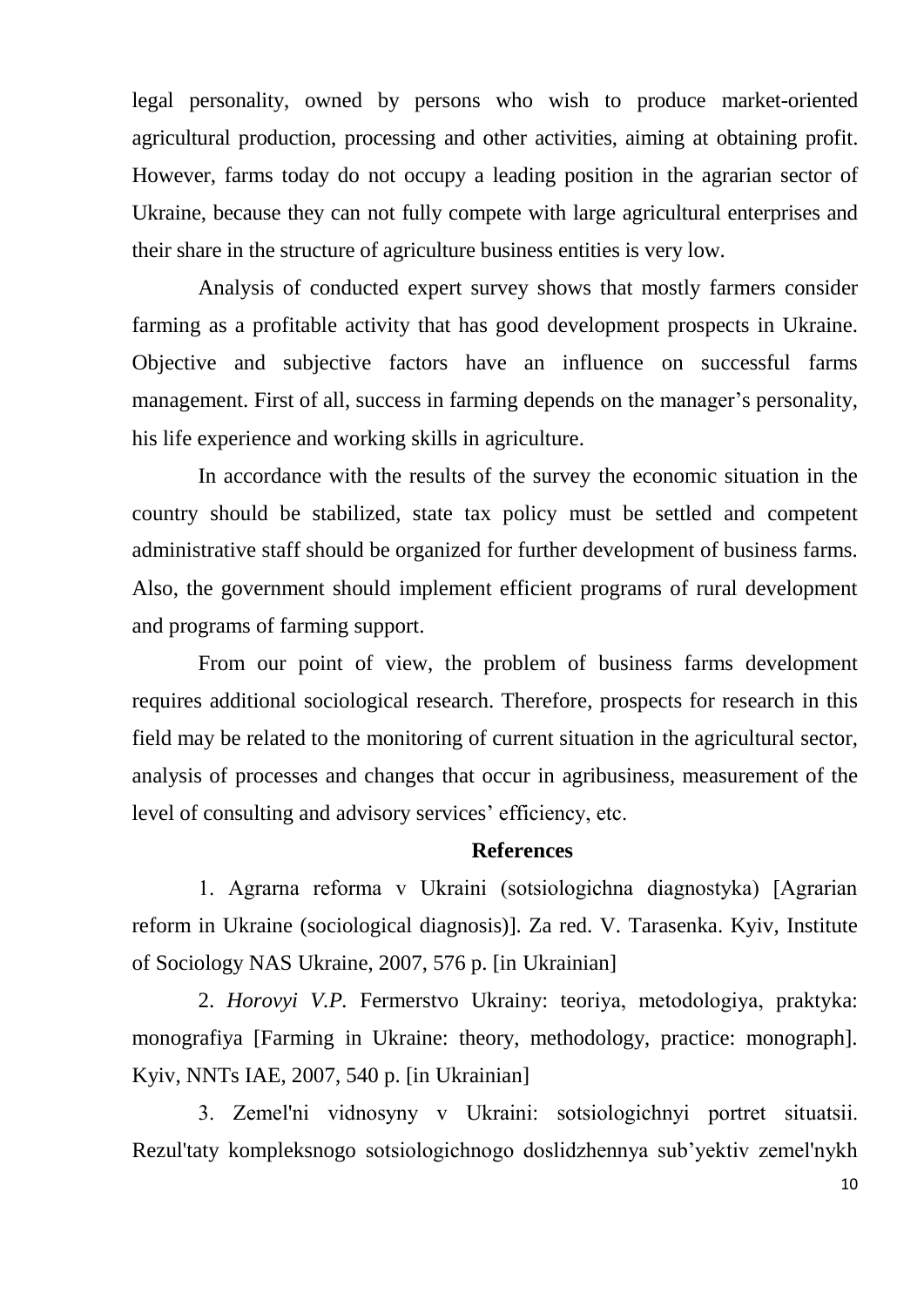vіdnosyn v sіl's'kіi mіstsevostі [Land relations in Ukraine: sociological portrait of the situation. The results of comprehensive sociological study of land relations' subjects in rural area], available at: http://land.gov.ua/zvitnist/statystyka/104370 rezultaty-kompleksnoho-sotsiolohichnoho-doslidzhennia-subiektivzemelnykhvidnosyn-v-silskii-mistsevosti.html [in Ukrainian]

4. *Lazurenko V.M.* Stanovlennya ta rozvytok selyans'kykh fermers'kykh gospodarstv v Ukrainі: sotsіal'no-ekonomіchnyi aspekt (1921–1929 rr.): avtoref. dys. … d-ra іstor. nauk [Farming formation and development in Ukraine: social economic aspect (1921–1929). Thesis submitted for the degree of Doctor of Philosophy in History]. Pereyaslav-Khmelnytskyi, 2012, 44 p. [in Ukrainian]

5. *Maiovets' Ye.I.* Agrarne pіdpryemnytstvo v Ukrainі: monografiya [Agrarian entrepreneurship in Ukraine: monograph]. Lviv, Publishing Center of Ivan Franko National University of Lviv Vid. tsentr LNU іm. Іvana Franka, 2006, 428 p. [in Ukrainian]

6. *Mіshchenko M.* Gromads'ka dumka pro zemel'nu polіtyku і zemel'nu reformu v Ukrainі [Public opinion about land policy and agrarian reform in Ukraine]. Natsional'na bezpeka і oborona – National Security and Defence, № 1 (130), 2012, pp. 3–20 [in Ukrainian]

7. *Nіkіlev O.F.* Vyrobnycha іntelіgentsіya ukrains'kogo sela: tvorennya sotsіal'noi verstvy (seredyna 40-kh – seredyna 60-kh rr. XX st.): monografiya [The production intellectuals of the Ukrainian village: formation of the social background (mid 40s – mid 60-s of 20th century): monograph]. Dnipropetrovs'k, Publishing Center of University of Dnipropetrovs'k, 2004, 208 p. [in Ukrainian]

8. Problemy vprovadzhennya vіl'nogo rynku sіl's'kogospodars'kykh zemel': zvіt za rezul'tatamy fokusgrup [The implementation problems of free market of agricultural land: results of the focus-group discussions]. Natsional'na bezpeka і oborona – National Security and Defence,  $\mathcal{N}_2$  1 (130), 2012, pp. 21–24 [in Ukrainian]